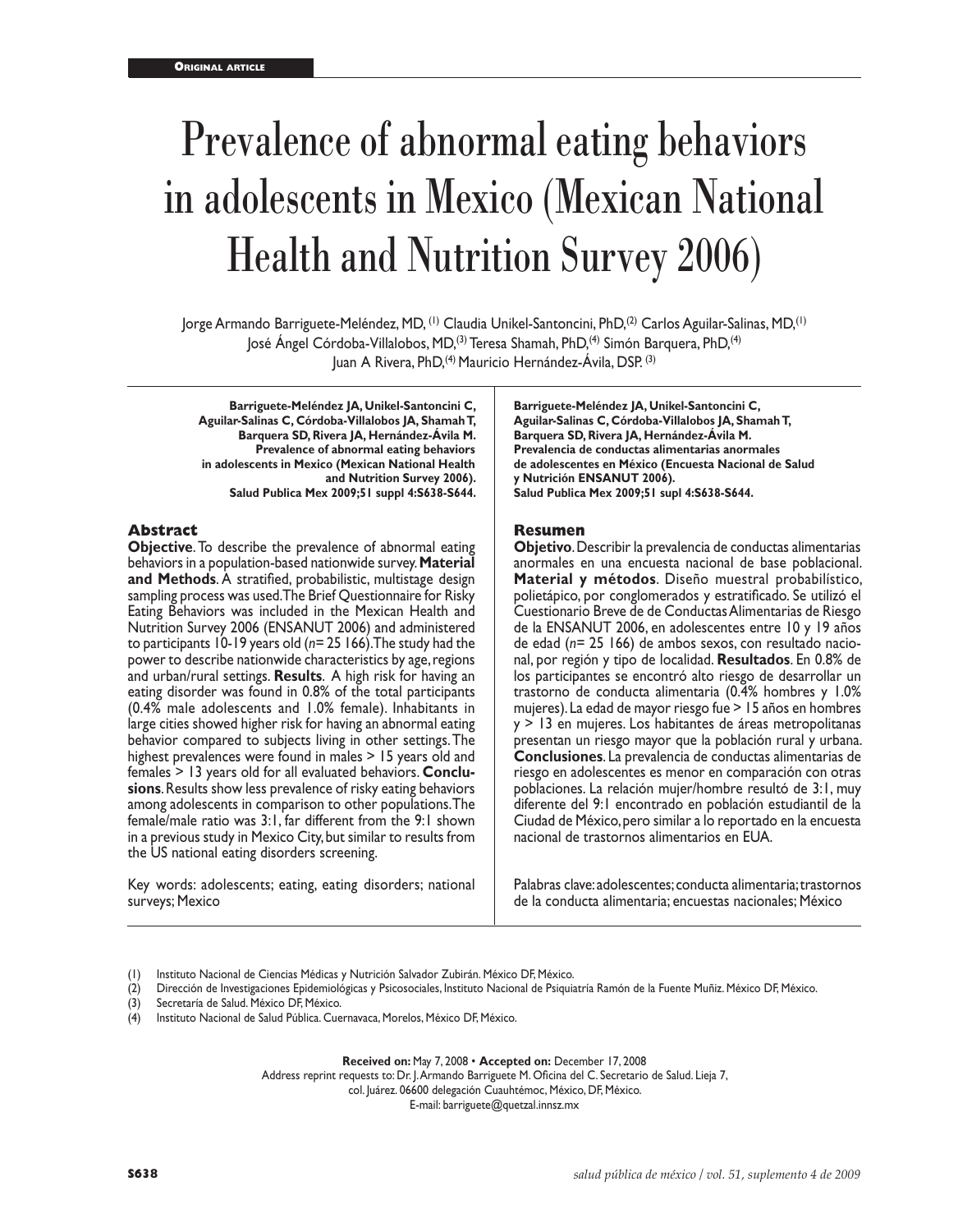Eating behavior is a bio-psycho-social phenomenon<br>determined by environmental and familial factors,<br>traditions and culture. It is constructed early in life. traditions and culture. It is constructed early in life, functions as a homeostatic system during life crises and is a key regulator of emotional stability. But it may become detrimental, as happens in binge-eating disorder and other unspecified eating disorders. The stressful conditions of urban life and the unfulfillment of many primary social and emotional needs in a large percentage of the population (regardless of gender) are fertile soil for abnormal eating behavior. Two recent lines of research, body image and genetics, will expand eating behavior studies; the authors are working in both as well as in prevention in the Mexican population.

A continuous growth in the number of cases of eating disorders and risky eating behaviors has been observed in Mexico during the past two decades. The interest in these disorders has increased among clinicians and researchers.<sup>1</sup> There is an urgent need for nationwide, population-based estimates of the prevalence of these conditions. In Mexico, the only available nationwide data was obtained from the "National Survey on Psychiatric Epidemiology" in which only one of the eating disorders, bulimia, was reported. Bulimia was considered present in 1.8% of women and 0.6% of men aged 18-65 years old participating in the study.<sup>2</sup> Regional studies such as the "Survey on Drugs and Alcohol Consumption Prevalence among Mexico City Population" have provided data on some special populations, such as students, $3$  using questionnaires as screening tools for detecting abnormal eating behaviors. An increase in the number of individuals having these inadequate behaviors has been described for the 1997-2006 period (from 3.4 to  $8.1\%$  in women and from 1.3 to  $4.1\%$  in men). Preoccupation with gaining weight increased from 5.4 to 11.5% in males and from 15.3 to 29.8% in females in the same period.4,5 Binge eating was reported in 5% and loss of control while eating in 3% of men and women in the 1997 survey. Similar conclusions have been reached by several authors<sup>6,7</sup> in studies done in children, adolescents, adults and populations considered at risk for having eating disorders.<sup>8-12</sup> These reports have provided consistent results, with both abnormal eating behaviors and eating disorders being reported frequently among genders4,13,14 and not differing between socioeconomic groups<sup>15</sup> or regions.<sup>1</sup>

Eating behavior could be a forgotten link between the environmental and the biological factors that drive the chronic disease epidemic that westernized societies are confronting. Eating behavior is a key component that should be considered in the evaluation and treatment of several common chronic disorders. Multidisciplinary approaches capable of modifying abnormal eating behaviors are required to achieve adequate adherence to therapy.16-18 This conclusion is valid for the treatment of diabetes,<sup>19</sup> obesity,<sup>20,21</sup> drug addiction<sup>22,23</sup> and the majority of chronic diseases $24$  and its importance has been reviewed recently by Cordova.25

Regrettably, the contribution of eating disorders to the chronic disorders epidemic that Mexico is having cannot be estimated because eating disorders have not been evaluated in Mexican population-based surveys. The Mexican Health Nutrition Survey 2006 (ENSANUT 2006) is the first survey in which a validated questionnaire that identifies persons with abnormal eating behaviors is included. Its application was limited to the age group 10-19 years ( $n=25$  166). Thus our objective was to describe the prevalence of abnormal eating behaviors in Mexican adolescents using a populationbased nationwide survey.

# Material and Methods

A validated version of the "Brief questionnaire for risky eating behaviors<sup>"3</sup> was included in the ENSANUT 2006. This questionnaire has been previously used in the "Survey on Drugs and Alcohol Consumption Prevalence among Mexico City School Age Population." The original version was modified and the resulting questionnaire was validated in Mexico with a group of women, with and without eating disorders.<sup>26</sup>

## **Mexican Health and Nutrition Survey 2006**

The design and procedures of the ENSANUT 2006 have been described in detail elsewhere. Briefly, it includes the evaluation of 48 304 households, 206 700 individuals, 24 098 boys and girls, 25 166 adolescents, 45 446 adults, 50 027 blood samples, and 90 267 anthropometric measurements. A probabilistic, multistage, stratified analysis was used. The design, implementation and data capture were carried out during 2005 and 2006.

The sample size was capable of detecting conditions that have a prevalence of at least 8.1% with a relative error of estimation of 0.25, a non-response rate of 20%, and a confidence level of 95% at the state level; a design effect of 1.7 was allowed. The study was done in accordance with the Helsinki Declaration of Human Studies.

In this report, we used the information for 25 056 adolescents (50.3% females and 49.7% males) aged 10 to 19 years old. The proportion between genders was similar throughout the age range.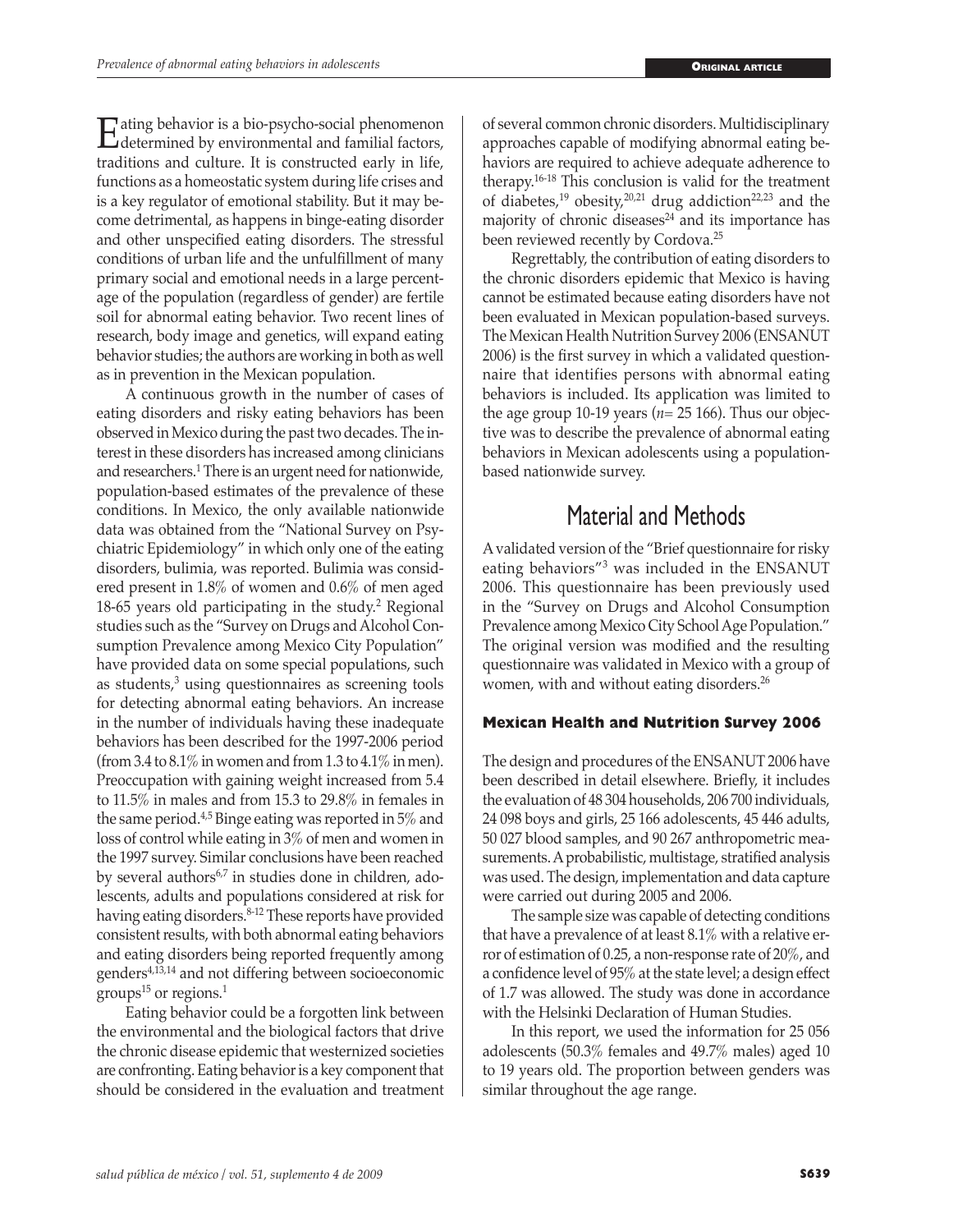## **The brief questionnaire for risky eating behaviors**

The questionnaire is a self-administered evaluation composed by ten items that assess eating behaviors and the presence of over-riding fears of gaining weight during the previous three months. Every item has four response options (never= 0, sometimes= 1, frequently= 2 (twice a week) and very frequently= 3 (more than two times in a week). The sum of points was used to classify cases as being at risk for having an eating disorder  $(>10 \text{ points})$ .<sup>27</sup>

## **Statistical analysis**

The statistical analysis was done using SPSS for Windows version 12.0. Frequencies are presented stratified by age, gender, region (north, center-west, center and south-southeast)\* and type of setting (metropolitan areas, urban or rural). The data presented show the percentage of adolescents that responded to the frequently or very frequently response option. A variance analysis was carried out to compare data by age (grouped in two ranges 10-13, 14-19), gender, region and type of setting, with a randomly selected sample of 15% of the total cases to confirm that statistical differences were not the result of an effect of the sample size.

## **Ethical considerations**

All participants signed an informed consent previous to the survey interview. The survey and the written consent form were approved by the Ethics Committee of the National Institute of Public Health.

## Results

The study sample included 25 056 individuals aged 10- 19 representative of this age group in Mexico. The risk for having an eating disorder (a total score > 10 points) was found in 0.8% of the participants (0.4% of all males and 1.0% of all females).

Preoccupation with weight gain, binge eating and loss of control while eating were quite frequent in both genders (Table I), however fasting was significant only for women. The rest of the behaviors yielded percentages lower than 2%. Intense fear of gaining weight

| Table I                                                                                |
|----------------------------------------------------------------------------------------|
| NATIONAL AND REGIONAL PREVALENCE OF ABNORMAL EATING BEHAVIORS IN ADOLESCENTS BY GENDER |

|                                   | North | Center-west | Center          | South-Southeast | National |
|-----------------------------------|-------|-------------|-----------------|-----------------|----------|
| <b>Males</b>                      |       |             |                 |                 |          |
| Preoccupation with gaining weight | 6.7   | 7.8         | 7.2             | 5.5             | 6.9      |
| Binge eating*                     | 9.4   | 9.5         | 9.3             | 6.9             | 8.8      |
| Loss of control while eating*     | 5.9   | 5.0         | 4.2             | 3.3             | 4.5      |
| Self induced vomiting*            | 0.4   | 0.4         | 0.3             | 0.3             | 0.3      |
| Fasting                           | 0.6   | 0.9         | 0.7             | 0.5             | 0.7      |
| Dieting                           | 0.4   | 0.5         | 0.3             | 0.4             | 0.4      |
| <b>Excessive exercising</b>       | 1.8   | 2.0         | $\mathsf{I}$ .4 | 1.6             | 1.7      |
| Diet pills use                    | 0.1   | 0.3         | 0.04            | 0.02            | 0.1      |
| Diuretics use                     | ٠     | 0.09        | 0.2             | 0.08            | 0.1      |
| Laxatives use                     | ٠     | 0.2         | 0.05            | 0.02            | 0.1      |
| Females                           |       |             |                 |                 |          |
| Preoccupation with gaining weight | 17.8  | 15.6        | 14.2            | 12.7            | 14.8     |
| Binge eating*                     | 11.4  | 10.2        | 8.2             | 8.7             | 9.4      |
| Loss of control while eating      | 6.5   | 6.5         | 5.1             | 4.6             | 5.6      |
| Self induced vomiting             | 0.7   | 0.7         | 0.4             | 0.5             | 0.5      |
| Fasting                           | 3.0   | 2.4         | 2.0             | 1.5             | 2.1      |
| Dieting                           | 1.7   | 1.7         | $\mathsf{L}$    | 1.5             | 1.5      |
| <b>Excessive exercising</b>       | 1.5   | 1.4         | $\mathsf{L}$    | 1.6             | 1.4      |
| Diet pills use                    | 0.7   | 0.5         | 0.1             | 0.1             | 0.3      |
| Diuretics use                     | 0.3   | 0.4         | 0.4             | 0.1             | 0.3      |
| Laxatives use                     | 0.5   | 0.5         | 0.03            | 0.2             | 0.3      |

\**p*< 0.01

<sup>\*</sup> North: Baja California Norte, Baja California Sur, Sonora, Chihuahua, Coahuila, Nuevo León, Tamaulipas; Centerwest: Aguascalientes, Nayarit, Jalisco, Colima, Sinaloa, Michoacán, Guanajuato, Durango, San Luis Potosí, Zacatecas; Center: Distrito Federal, Estado de México, Querétaro, Puebla, Hidalgo, Tlaxcala, Morelos; South-southeast: Chiapas, Yucatán, Campeche, Quintana Roo, Oaxaca, Guerrero, Tabasco, Veracruz.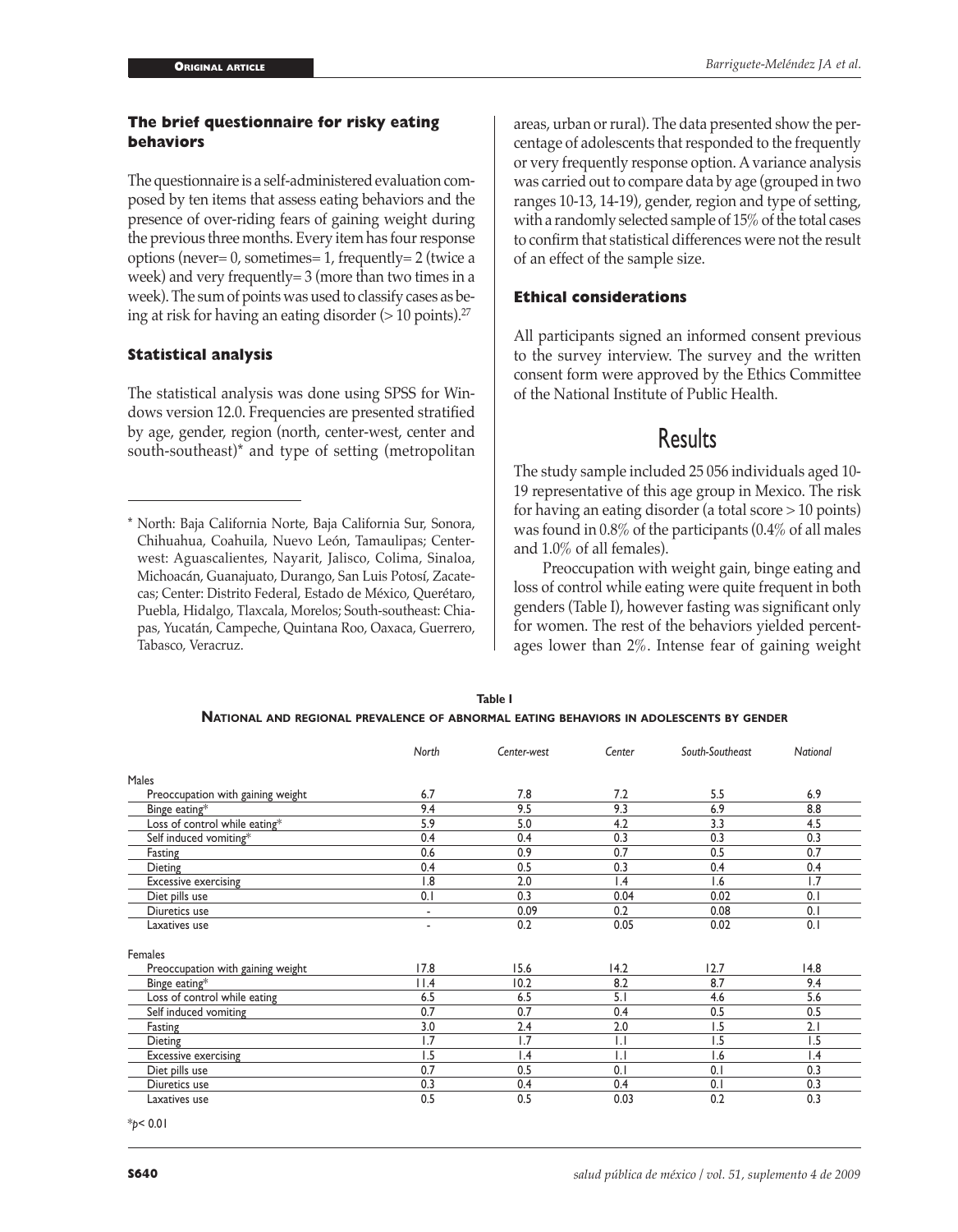during the previous three months was reported by 6.9% of the males and 14.8% of all females, binge eating was found in 8.8% of men and 9.4% of women. Loss of control while eating was found in 4.5% of men and 5.6% of women and fasting was found in 2.1% of women only. Statistical differences between boys and girls were found in preoccupation with gaining weight, fasting and dieting ( $p < 0.01$ ).

The number of items in the questionnaire that were answered positively was similar between genders. Overall, a total of 11.2% of the population reported one abnormal eating behavior, 2.8% reported two, 0.6% reported three and only 0.1% reported four positive responses. The responses by gender are shown in Table II; men had as many as five different eating behaviors while women had as many as 10 in the center-west region. Five percent of women had an average of two behaviors and up to 4% had three or more behaviors (Table II).

## **Analysis by region**

The highest percentages of positive responses (three or more) were found in the northern and center-west regions for males (1.4% and 2.1%, respectively) and the center-west and northern regions for women (3.8%) followed by the northern region (2.4%). Among male adolescents, differences were found among binge eating, loss of control and self-induced vomiting between the northern region and the other three regions. For female adolescents, differences were only found in binge eating among the northern and the other regions (Tables I and II*)*.

## **Analysis by age group**

All abnormal eating behaviors became more common in direct proportion with age among females, mostly after age 13, while among males, the time effect was less clear. The prevalence of preoccupation with gaining weight varied between 4.8 to 9.1% among males and 7.5 to 25.9% in females. The analysis for male adolescents did not yield any statistical differences, and for females differences were found between the two age groups for preoccupation with gaining weight, binge eating, loss of control, dieting, and diet pills and diuretic use (Table III).

## **Analysis by urban or rural locations**

Prevalence in urban locations is double that of rural ones for both male and female adolescents. Fear of gaining weight, binge eating and loss of control while eating were more common among subjects living in urban settings, whilst most behaviors were 50% less common in rural settings. Statistical differences were found in binge eating in males between rural and urban settings, but not between metropolitan and urban locations. Among females, differences were found between rural settings and metropolitan areas for preoccupation, binge eating and loss of control, and between both urban settings and rural ones for dieting (Table IV).

# Discussion

Our data confirm that the prevalence of diverse abnormal eating behaviors is significant among Mexican

|                 | North<br>Males<br>Females |      | Center-west<br>Males<br>Females |                          | Center<br>Males<br>Females |      | South-Southeast<br>Males<br>Females |      |  |
|-----------------|---------------------------|------|---------------------------------|--------------------------|----------------------------|------|-------------------------------------|------|--|
|                 |                           |      |                                 |                          |                            |      |                                     |      |  |
| Region          |                           |      |                                 |                          |                            |      |                                     |      |  |
|                 | 11.3                      | 17.2 | 10.9                            | 14.8                     | 11.8                       | 13.4 | 8.6                                 | 12.3 |  |
| $\overline{2}$  | 4.7                       | 5.8  | 4.0                             | 5.7                      | 3.8                        | 6.0  | 2.9                                 | 5.4  |  |
| 3               | $\overline{L}$            | 2.4  | 1.4                             | 2.4                      | 0.5                        | 1.6  | 0.9                                 | 1.8  |  |
| $\overline{4}$  | 0.3                       | 0.3  | 0.5                             | 0.8                      | 0.3                        | 0.3  | 0.2                                 | 0.4  |  |
| 5               |                           | ٠    | 0.2                             | 0.2                      | 0.2                        | 0.2  |                                     | 0.1  |  |
| 6               |                           | 0.2  |                                 | 0.1                      |                            |      |                                     | 0.1  |  |
| 7               |                           |      |                                 | 0.1                      |                            |      |                                     |      |  |
| 8               |                           |      |                                 | $\overline{\phantom{a}}$ |                            |      |                                     |      |  |
| 9               |                           |      |                                 | 0.1                      |                            |      |                                     |      |  |
| $\overline{10}$ |                           |      |                                 | 0.1                      |                            |      |                                     |      |  |

**Table II Percentage of number of behaviors by gender and regions**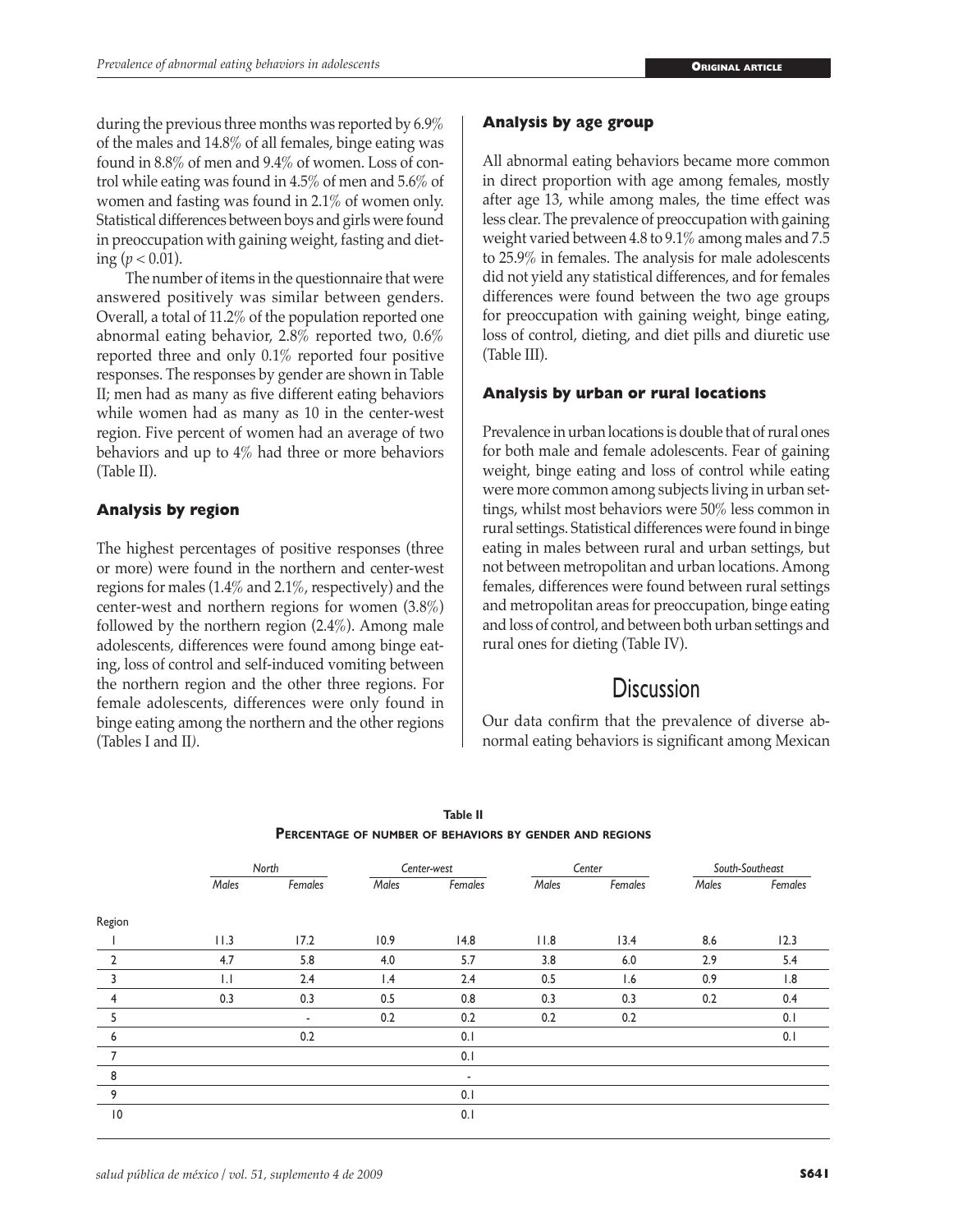**Table III Prevalence of abnormal eating behaviors in adolescents by gender and age**

|                                    |                          | Age (years)              |                  |                 |                          |                          |      |              |                          |                |
|------------------------------------|--------------------------|--------------------------|------------------|-----------------|--------------------------|--------------------------|------|--------------|--------------------------|----------------|
|                                    | 10                       | $\frac{1}{2}$            | 12               | 13              | 4                        | 15                       | 16   | 17           | 18                       | 19             |
| Males                              |                          |                          |                  |                 |                          |                          |      |              |                          |                |
| Preoccupation with gaining weight  | 7.5                      | 7.3                      | 5.7              | 7.8             | 4.8                      | 5.3                      | 9.1  | 7.1          | 6.6                      | 8.3            |
| Binge eating                       | 8.6                      | 8.2                      | 8.5              | 8.9             | 7.5                      | 8.7                      | 10.6 | 8.3          | 11.7                     | 7.3            |
| Loss of control while eating       | 5.3                      | 5.6                      | 3.3              | 5.2             | 4.2                      | 4.7                      | 4.0  | 2.3          | 5.3                      | 7.8            |
| Self induced vomiting              | 0.8                      | 0.2                      | 0.2              | 0.1             | 0.5                      | 0.2                      | 0.6  | 0.2          | 0.2                      | $\blacksquare$ |
| Fasting                            | 0.3                      | 0.7                      | 0.3              | 0.6             | 1.2                      | 0.6                      | 0.1  | $\mathsf{L}$ | $\mathsf{L}$             | 0.9            |
| Dieting                            | $\overline{\phantom{a}}$ | 0.3                      | 0.1              | 0.4             | 0.2                      | 0.3                      | 0.5  | 0.6          | 0.3                      | 1.3            |
| <b>Excessive exercising</b>        | 1.0                      | 1.6                      | 1.6              | 2.1             | 2.0                      | 2.1                      | 1.7  | 0.9          | 1.6                      | 2.4            |
| Diet pills use                     | 0.1                      | $\overline{\phantom{a}}$ | $\frac{1}{2}$    | 0.2             | 0.1                      | $\overline{\phantom{a}}$ | 0.4  | 0.2          | $\overline{\phantom{a}}$ | 0.1            |
| Diuretic use                       | 0.1                      | 0.3                      |                  |                 | $\frac{1}{2}$            |                          | 0.5  | 0.1          | ٠                        | $\overline{a}$ |
| Laxative use                       | 0.3                      | 0.1                      | ٠                | ٠               | ٠                        |                          | ٠    | 0.2          | $\overline{a}$           | ٠              |
| Females                            |                          |                          |                  |                 |                          |                          |      |              |                          |                |
| Preoccupation with gaining weight* | 8.4                      | 7.5                      | 9.7              | 10.5            | 16.0                     | 17.6                     | 20.0 | 16.8         | 19.7                     | 25.9           |
| Binge eating <sup>‡</sup>          | 7.0                      | 5.4                      | 6.1              | 8.2             | 8.5                      | 11.6                     | 11.9 | 12.3         | 12.3                     | 12.3           |
| Loss of control while eating#      | 5.0                      | 4.0                      | 5.4              | 6.8             | 3.7                      | 6.1                      | 7.3  | 6.5          | 5.8                      | 5.5            |
| Self induced vomiting              | 0.8                      | 0.1                      | 0.2              | 0.3             | 0.5                      | 0.8                      | 0.8  | 0.6          | 0.8                      | 0.6            |
| Fasting                            | 0.5                      | 0.3                      | 0.4              | 1.2             | 2.0                      | 3.2                      | 2.4  | 3.2          | 2.6                      | 6.7            |
| Dieting <sup>‡</sup>               | 0.9                      | 0.5                      | 0.4              | 1.0             | 1.2                      | 2.0                      | 2.5  | 2.5          | 1.6                      | 2.4            |
| <b>Excessive exercising</b>        | 0.8                      | 0.6                      | $\overline{1}$ . | $\mathsf{I}$ .4 | 1.7                      | 2.6                      | 1.0  | 1.7          | 1.6                      | 1.8            |
| Diet pills use*                    | $\blacksquare$           | 0.1                      | 0.1              | $\blacksquare$  | 0.2                      | 0.8                      | 0.6  | 0.2          | 0.8                      | 0.4            |
| Diuretic use*                      | ۰                        | $\overline{\phantom{a}}$ | 0.1              | ٠               | $\overline{\phantom{a}}$ | $\mathsf{L}$             | 0.3  | 0.5          | 0.8                      | 0.3            |
| Laxative use                       |                          | $\overline{a}$           | 0.1              | ٠               | 0.3                      | 0.5                      | 0.6  | 0.7          | 0.3                      | 0.3            |
| $*$ p < 0.01                       |                          |                          |                  |                 |                          |                          |      |              |                          |                |

 $\frac{1}{2}$  *p* < 0.05

## **Table IV Prevalence of abnormal eating behaviors in adolescents by gender and type of setting**

|                                    | Rural | Urban          | Metropolitan<br>area |
|------------------------------------|-------|----------------|----------------------|
| Males                              |       |                |                      |
| Preoccupation with gaining weight  | 4.6   | 7.7            | 7.7                  |
| Binge eating*                      | 4.8   | 8.9            | 11.0                 |
| Loss of control while eating       | 2.7   | 4.9            | 5.2                  |
| Self induced vomiting              | 0.2   | 0.4            | 0.4                  |
| Fasting                            | 0.5   | 1.0            | 0.6                  |
| Dieting                            | 0.4   | 0.7            | 0.3                  |
| <b>Excessive exercising</b>        | 0.9   | 1.8            | 2.1                  |
| Diet pills use                     | 0.1   | 0.1            | 0.1                  |
| Diuretic use                       | 0.1   | 0.1            | 0.1                  |
| Laxative use                       | 0.1   | 0.1            | 0.1                  |
| <b>Females</b>                     |       |                |                      |
| Preoccupation with gaining weight* | 9.3   | 15.5           | 17.7                 |
| Binge eating*                      | 5.5   | 10.4           | ШJ                   |
| Loss of control while eating*      | 3.8   | 5.8            | 6.6                  |
| Self induced vomiting              | 0.5   | 0.7            | 0.5                  |
| Fasting                            | 0.8   | 2.0            | 3.0                  |
| Dieting*                           | 1.0   | I.3            | $\overline{8}$       |
| <b>Excessive exercising</b>        | 1.0   | $\overline{1}$ | $\overline{8}$       |
| Diet pills use                     | 0.1   | 0.3            | 0.4                  |
| Diuretic use                       | 0.1   | 0.2            | 0.4                  |
| Laxative use                       | 0.2   | 0.4            | 0.3                  |
| * $p$ < 0.01                       |       |                |                      |

adolescents. This analysis represents the first attempt to characterize the population at high risk of abnormal eating behaviors with a nationally representative sample in a Latin American country using a previously validated questionnaire. The sample size allowed us to present information stratified by age and gender groups. Information is also shown by region and by location. The results will be helpful to guide the National Strategy for Clinical Prevention of Eating Disorders in Mexico with regard to adolescents, and to consider the risk of abnormal eating behavior when preventive initiatives are designed to address obesity and nutrition-related chronic diseases.

The prevalence of abnormal eating behaviors reported here was lower than that observed in the "Survey on Drugs and Alcohol Consumption Prevalence among Mexico City School Age Population." This is probably due to differences in the inclusion criteria. Our report included a representative sample of the Mexican adolescent population, while the previous study limited their observations to adolescents attending junior high and high schools in Mexico City. Several reports have identified that schools could be stressful environments that contribute to the appearance of eating disorders.<sup>28</sup> In addition, adolescents in schools are more exposed to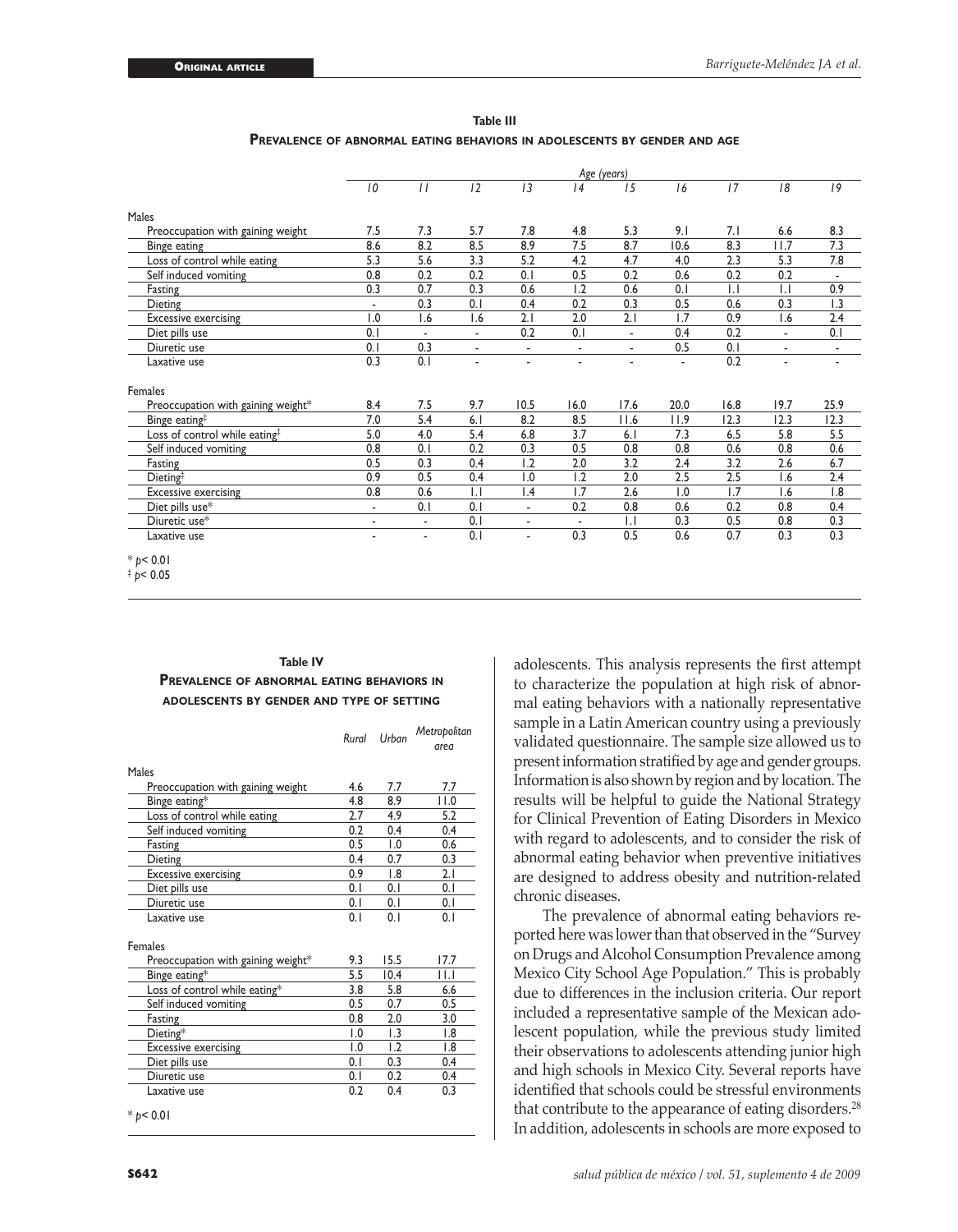media messages that influence their eating behaviors and beliefs. Our results also differ from previous reports in the proportion of affected males. We observed that the difference between genders is smaller (one male for every three females) than that presented in regional studies focused on students (one male for every nine females). Our findings are similar to those reported by Hudson, Hiripi, Pope and Kessler<sup>28</sup> in the first nationwide representative survey done in the United States related to eating disorders. These data support the need of population-based data instead of regional studies that have a limited ability to represent the overall population and the real magnitude of the problem.

One of the most frequent abnormal eating behaviors found in Mexican adolescents is an intense fear of gaining weight (6.9% among males and 14.8% in females). The prevalence of this characteristic increased as adolescents became older. Medical services and media messages may involuntarily contribute to the problem, particularly after the rapid increase in the obesity prevalence recently documented. Properly selected information provided by teachers and a healthy family environment are critical factors to counteract unfavorable messages that lead to the construction of an abnormal body image, and to improve healthy patterns to prevent obesity.

Bing eating was a common abnormality both in males (8.8%) and females (9.4%). The reported prevalence was higher than that reported in a similar study of the American population (2.0% in males and 3.5% in females).28 This abnormal behavior is clinically relevant because it has been associated with several chronic disorders such as obesity and diabetes).21,29,30 Its presence should be sought in all patients with metabolic syndrome. Failure to treat it results in lack of adherence to therapy. Other behaviors that were frequent in the analyzed population were loss of control while eating and excessive exercising and fasting, both important predisposing features for the development of eating disorders that must be taken into account while designing preventive strategies.

Finally, abnormal eating behaviors were more common in urban locations, however, the prevalence in rural areas, while lower, must be considered a serious problem.31 Given the regional and location patterns, we think that eating disorders in Mexico are not necessarily a problem limited to a specific socio-demographic group.

In addition to the importance of preventing abnormal eating behaviors, better training and knowledge of these problems could improve our understanding of adherence in chronic diseases, which require significant lifestyle changes.32-34 These results are important because eating disorders are pathologies associated with risk for addictions<sup>22,23</sup> and obesity,<sup>21</sup> two main health problems in adolescents in Mexico.

Since these pathologies have a minor prevalence compared to the non-communicable chronic diseases studied in the ENSANUT, there was not enough power to stratify by state. These results were useful to understand the magnitude and characteristics of eating behavior risks in the Mexican adolescent population and the information could be useful to design targeted public health strategies to prevent eating disorders in populations at risk.

## **Acknowledgments**

We would like to acknowledge the invaluable support of Georgina Alarcón Jiménez in the statistical calculations.

## **References**

1. Unikel C, Bojorquez I. A review of eating disorders research in Mexico. Int J Psychol 2007;42:59-68.

2. Medina-Mora ME, Borges G, Lara C, Benjet C, Blanco J, Fleiz C, *et al*. Prevalencia de trastornos mentales y uso de servicios: Resultados de la Encuesta Nacional de Epidemiología Psiquiátrica en México. Salud Ment 2003;26:1-16.

3. Unikel C, Villatoro J, Medina-Mora ME, Fleiz C, Alcantar EN, Hernández SA. Conductas alimentarias de riesgo en adolescentes mexicanos. Datos en población estudiantil del Distrito Federal. Rev Invest Clin 2000;52:140-147. 4. Unikel C, Bojorquez I, Villatoro JA, Fleiz C, Medina-Mora ME. Conductas alimentarias de riesgo en población estudiantil del Distrito Federal: tendencias 1997-2003. Rev Invest Clin 2006;58:15-27.

5. Villatoro J, Gutiérrez M, Quiroz N, Moreno M, Gaytán L, Gaytán F, *et al*. Encuesta de Consumo de Drogas en Estudiantes 2006. Mexico City: Instituto Nacional de Psiquiatría Ramón de la Fuente Muñiz, 2007. 6. Gómez-Peresmitré G, Alvarado G, Moreno L, Saloma S, Pineda G. Trastornos de la alimentación. Factores de riesgo en tres diferentes

grupos de edad: pre-púberes, púberes y adolescentes. Rev Mex Psicol 2001;18:313-324.

7. Mancilla JM, Gómez-Peresmitré G, Alvarez GL, Franco K, Vázquez R, López X, *et al.* Trastornos del comportamiento alimentario en México. En: Mancilla JM, Gómez-Peresmitré G, comp. Trastornos alimentarios en Hispanoamérica. Mexico: El Manual Moderno, 2006:123-171.

8. Alvarez G. Modelos de factores predictores de trastornos del comportamiento alimentario en tres muestras de mujeres mexicanas (Doctoral thesis). Mexico City: Universidad Nacional Autónoma de México, 2006.

9. Caballero A, Halmi K, Sunday S. A comparison of cognitive and behavioral symptoms between Mexican and American eating disorder patients. Int J Eat Disord 2003;34:136-141.

10. Franco K. Perfeccionismo y trastornos del comportamiento alimentario: una aproximación multidimensional (Thesis). Mexico City: Universidad Nacional Autónoma de México, 2007.

11. Unikel C. Factores de riesgo en los trastornos de la conducta alimentaria (Thesis). Mexico City: Universidad Nacional Autónoma de México, 2003.